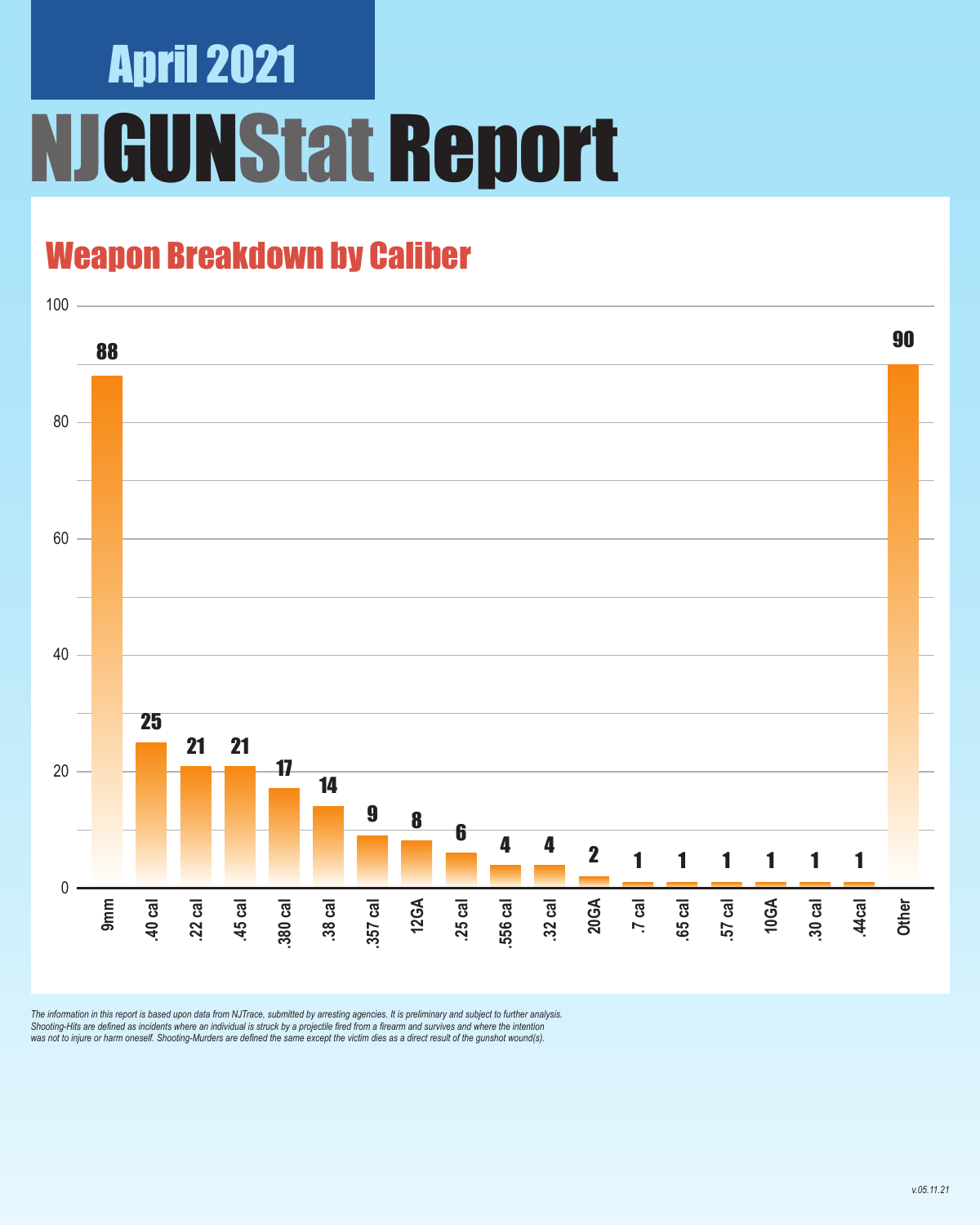# April 2021 **GUNStat Report**

#### Gun Recovery Numbers Statewide

| <b>Total Crime Guns Recovered</b>                    | 315 |
|------------------------------------------------------|-----|
| Found Property/Turned in                             | 165 |
| <b>Guns with Possessors</b>                          | 150 |
| Individuals Arrested with<br>more than One Crime Gun | 15  |

### New Jersey Counties



#### New Jersey Cities



*The information in this report is based upon data from NJTrace, submitted by arresting agencies. It is preliminary and subject to further analysis. Shooting-Hits are defined as incidents where an individual is struck by a projectile fired from a firearm and survives and where the intention*  was not to injure or harm oneself. Shooting-Murders are defined the same except the victim dies as a direct result of the gunshot wound(s).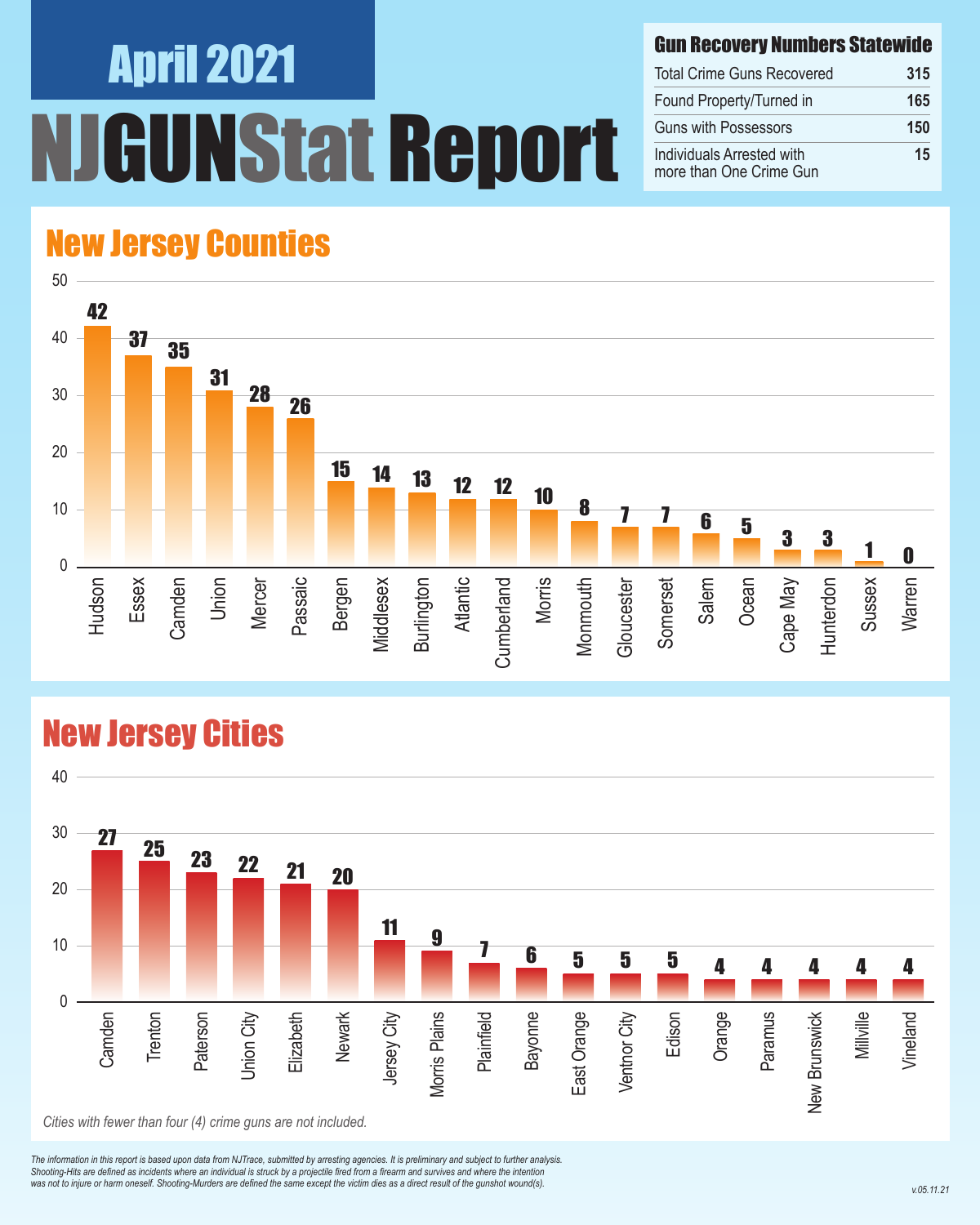## April 2021 NJGUNStat Report

### Weapon Breakdown by Manufacturer



*This chart reflects the information provided to the New Jersey State Police through NJTrace, a statewide program that relies on local police departments to input data on guns used in the commission of a crime. This chart does not rely on any reports from the federal Bureau of Alcohol, Tobacco, Firearms and Explosives (ATF). The information is preliminary and subject to further analysis.*